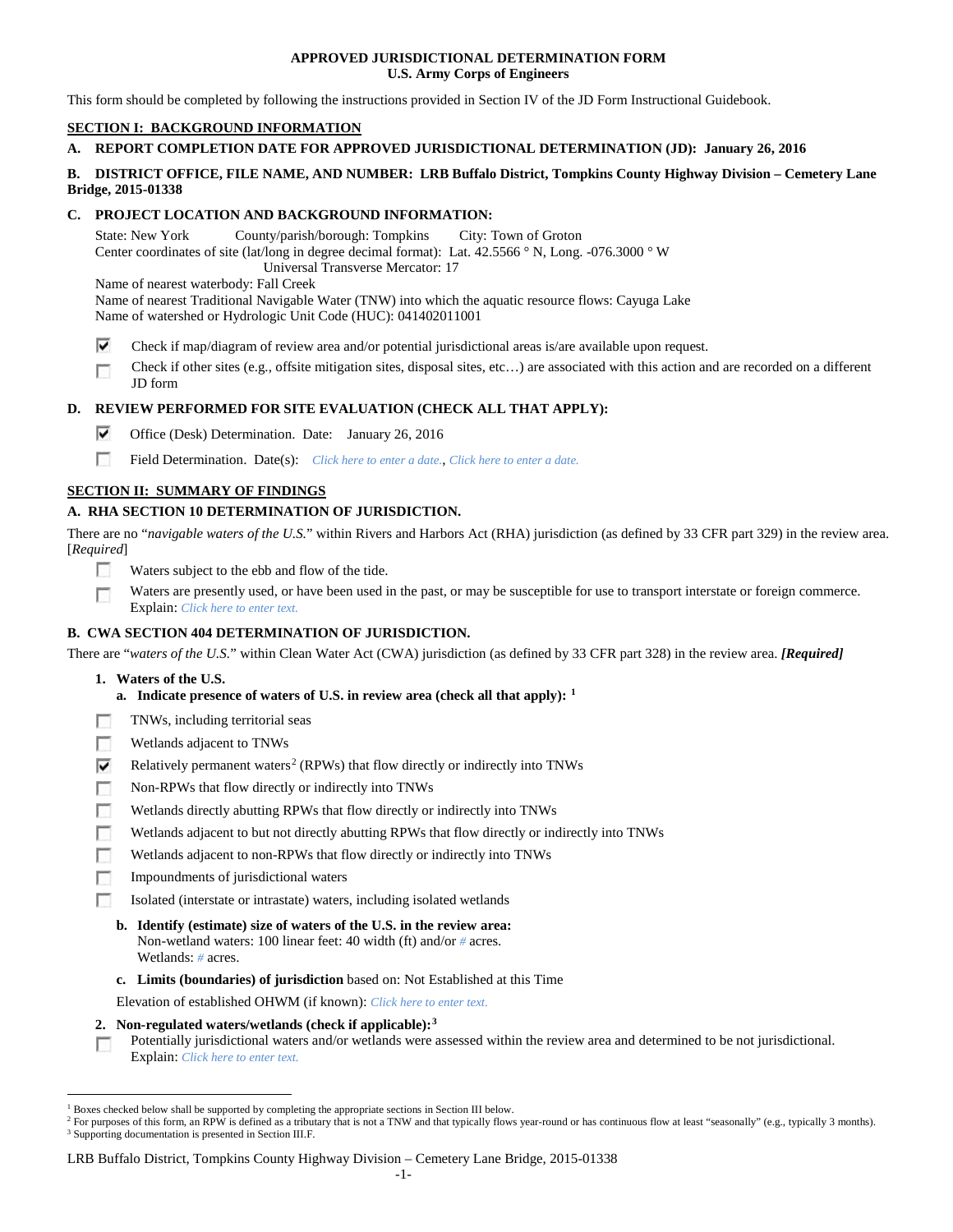## **SECTION III: CWA ANALYSIS**

## **A. TNWs AND WETLANDS ADJACENT TO TNWs**

**The agencies will assert jurisdiction over TNWs and wetlands adjacent to TNWs. If the aquatic resource is a TNW, complete Section III.A.1 and Section III.D.1. only; if the aquatic resource is a wetland adjacent to a TNW, complete Sections III.A.1 and 2 and Section III.D.1.; otherwise, see Section III.B below**.

- **1. TNW**  Identify TNW: *Click here to enter text.*
	- Summarize rationale supporting determination: *Click here to enter text.*
- **2. Wetland adjacent to TNW** Summarize rationale supporting conclusion that wetland is "adjacent": *Click here to enter text.*

## **B. CHARACTERISTICS OF TRIBUTARY (THAT IS NOT A TNW) AND ITS ADJACENT WETLANDS (IF ANY):**

**This section summarizes information regarding characteristics of the tributary and its adjacent wetlands, if any, and it helps determine whether or not the standards for jurisdiction established under Rapanos have been met.** 

**The agencies will assert jurisdiction over non-navigable tributaries of TNWs where the tributaries are "relatively permanent waters" (RPWs), i.e. tributaries that typically flow year-round or have continuous flow at least seasonally (e.g., typically 3 months). A wetland that directly abuts an RPW is also jurisdictional. If the aquatic resource is not a TNW, but has year-round (perennial) flow, skip to Section III.D.2. If the aquatic resource is a wetland directly abutting a tributary with perennial flow, skip to Section III.D.4.**

**A wetland that is adjacent to but that does not directly abut an RPW requires a significant nexus evaluation. Corps districts and EPA regions will include in the record any available information that documents the existence of a significant nexus between a relatively permanent tributary that is not perennial (and its adjacent wetlands if any) and a traditional navigable water, even though a significant nexus finding is not required as a matter of law.**

**If the waterbody[4](#page-1-0) is not an RPW, or a wetland directly abutting an RPW, a JD will require additional data to determine if the waterbody has a significant nexus with a TNW. If the tributary has adjacent wetlands, the significant nexus evaluation must consider the tributary in combination with all of its adjacent wetlands. This significant nexus evaluation that combines, for analytical purposes, the tributary and all of its adjacent wetlands is used whether the review area identified in the JD request is the tributary, or its adjacent wetlands, or both. If the JD covers a tributary with adjacent wetlands, complete Section III.B.1 for the tributary, Section III.B.2 for any onsite wetlands, and Section III.B.3 for all wetlands adjacent to that tributary, both onsite and offsite. The determination whether a significant nexus exists is determined in Section III.C below.**

**1. Characteristics of non-TNWs that flow directly or indirectly into TNW**

**(i) General Area Conditions:**

Watershed size: *# Choose an item.* Drainage area: *# Choose an item.*

Average annual rainfall: *#* inches Average annual snowfall: *#* inches

### **(ii) Physical Characteristics:**

- (a) Relationship with TNW:
	- Tributary flows directly into TNW.

n Tributary flows through *Choose an item.* tributaries before entering TNW.

Project waters are *Choose an item.* river miles from TNW. Project waters are *Choose an item.* river miles from RPW. Project waters are *Choose an item.* aerial (straight) miles from TNW. Project waters are *Choose an item.* aerial (straight) miles from RPW. Project waters cross or serve as state boundaries. Explain: *Click here to enter text.*

Identify flow route to TNW[5:](#page-1-1) *Click here to enter text.* Tributary stream order, if known: *Click here to enter text.*

(b) General Tributary Characteristics (check all that apply):

**Tributary** is: Natural

 $\sim$ Artificial (man-made). Explain: *Click here to enter text.*

Manipulated (man-altered). Explain: *Click here to enter text.*

<span id="page-1-1"></span><span id="page-1-0"></span> <sup>4</sup> Note that the Instructional Guidebook contains additional information regarding swales, ditches, washes, and erosional features generally and in the arid West. <sup>5</sup> Flow route can be described by identifying, e.g., tributary a, which flows through the review area, to flow into tributary b, which then flows into TNW.

LRB Buffalo District, Tompkins County Highway Division – Cemetery Lane Bridge, 2015-01338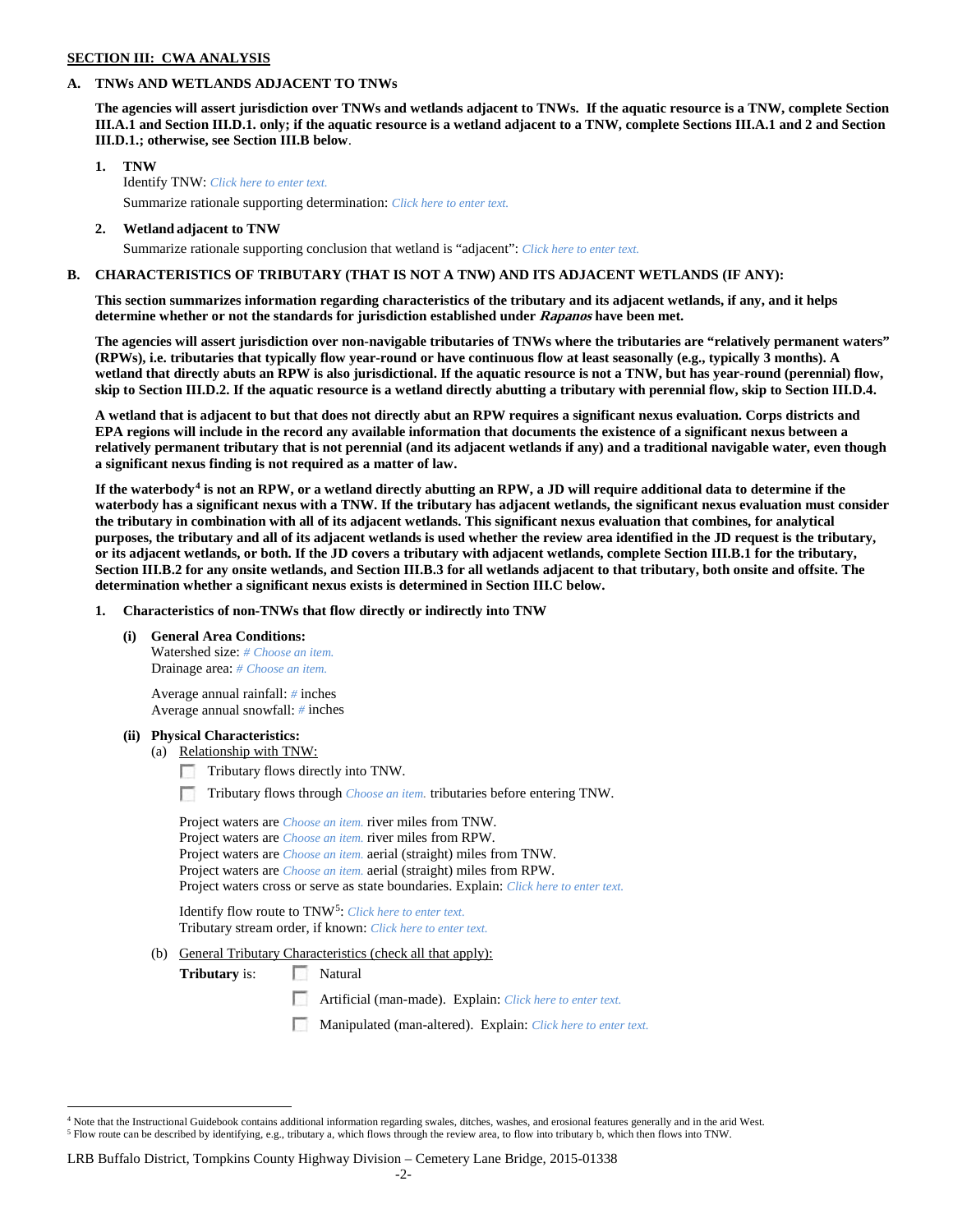|                                                                                                                                          | Average width: # feet<br>Average depth: # feet<br>Average side slopes: Choose an item.                                                                                                                                                                                              |    | <b>Tributary</b> properties with respect to top of bank (estimate):                       |        |                    |  |                                                                                                                                                        |  |  |  |  |  |
|------------------------------------------------------------------------------------------------------------------------------------------|-------------------------------------------------------------------------------------------------------------------------------------------------------------------------------------------------------------------------------------------------------------------------------------|----|-------------------------------------------------------------------------------------------|--------|--------------------|--|--------------------------------------------------------------------------------------------------------------------------------------------------------|--|--|--|--|--|
| Primary tributary substrate composition (check all that apply):                                                                          |                                                                                                                                                                                                                                                                                     |    |                                                                                           |        |                    |  |                                                                                                                                                        |  |  |  |  |  |
|                                                                                                                                          | Silts                                                                                                                                                                                                                                                                               |    | Sands                                                                                     |        |                    |  | Concrete                                                                                                                                               |  |  |  |  |  |
|                                                                                                                                          | Cobbles                                                                                                                                                                                                                                                                             | L. | Gravel                                                                                    |        |                    |  | Muck                                                                                                                                                   |  |  |  |  |  |
|                                                                                                                                          | Bedrock                                                                                                                                                                                                                                                                             | L. | Vegetation. Type/% cover: Click here to enter text.                                       |        |                    |  |                                                                                                                                                        |  |  |  |  |  |
|                                                                                                                                          | Other. Explain: Click here to enter text.                                                                                                                                                                                                                                           |    |                                                                                           |        |                    |  |                                                                                                                                                        |  |  |  |  |  |
|                                                                                                                                          | Tributary condition/stability [e.g., highly eroding, sloughing banks]. Explain: Click here to enter text.<br>Presence of run/riffle/pool complexes. Explain: Click here to enter text.<br>Tributary geometry: Choose an item.<br>Tributary gradient (approximate average slope): #% |    |                                                                                           |        |                    |  |                                                                                                                                                        |  |  |  |  |  |
| $(c)$ Flow:                                                                                                                              | Tributary provides for: Choose an item.<br>Estimate average number of flow events in review area/year: Choose an item.<br>Describe flow regime: Click here to enter text.<br>Other information on duration and volume: Click here to enter text.                                    |    |                                                                                           |        |                    |  |                                                                                                                                                        |  |  |  |  |  |
|                                                                                                                                          |                                                                                                                                                                                                                                                                                     |    | Surface flow is: <i>Choose an item.</i> Characteristics: <i>Click here to enter text.</i> |        |                    |  |                                                                                                                                                        |  |  |  |  |  |
| Subsurface flow: Choose an item. Explain findings: Click here to enter text.<br>Dye (or other) test performed: Click here to enter text. |                                                                                                                                                                                                                                                                                     |    |                                                                                           |        |                    |  |                                                                                                                                                        |  |  |  |  |  |
| Tributary has (check all that apply):<br>$\Box$ Bed and banks                                                                            |                                                                                                                                                                                                                                                                                     |    |                                                                                           |        |                    |  |                                                                                                                                                        |  |  |  |  |  |
|                                                                                                                                          | $\Box$ OHWM <sup>6</sup> (check all indicators that apply):                                                                                                                                                                                                                         |    |                                                                                           |        |                    |  |                                                                                                                                                        |  |  |  |  |  |
|                                                                                                                                          | changes in the character of soil                                                                                                                                                                                                                                                    |    | $\Box$ clear, natural line impressed on the bank $\Box$                                   |        |                    |  | the presence of litter and debris                                                                                                                      |  |  |  |  |  |
|                                                                                                                                          | shelving                                                                                                                                                                                                                                                                            |    |                                                                                           |        |                    |  | destruction of terrestrial vegetation<br>the presence of wrack line                                                                                    |  |  |  |  |  |
|                                                                                                                                          |                                                                                                                                                                                                                                                                                     |    | vegetation matted down, bent, or absent $\Box$                                            |        | sediment sorting   |  |                                                                                                                                                        |  |  |  |  |  |
|                                                                                                                                          | leaf litter disturbed or washed away                                                                                                                                                                                                                                                |    |                                                                                           |        | scour              |  |                                                                                                                                                        |  |  |  |  |  |
|                                                                                                                                          | sediment deposition                                                                                                                                                                                                                                                                 |    |                                                                                           |        |                    |  | multiple observed or predicted flow events                                                                                                             |  |  |  |  |  |
|                                                                                                                                          | water staining                                                                                                                                                                                                                                                                      |    |                                                                                           |        |                    |  | abrupt change in plant community Click here to enter text.                                                                                             |  |  |  |  |  |
|                                                                                                                                          | other (list): Click here to enter text.                                                                                                                                                                                                                                             |    |                                                                                           |        |                    |  |                                                                                                                                                        |  |  |  |  |  |
| Discontinuous OHWM. <sup>7</sup> Explain: Click here to enter text.                                                                      |                                                                                                                                                                                                                                                                                     |    |                                                                                           |        |                    |  |                                                                                                                                                        |  |  |  |  |  |
|                                                                                                                                          | High Tide Line indicated by:                                                                                                                                                                                                                                                        |    |                                                                                           |        |                    |  | If factors other than the OHWM were used to determine lateral extent of CWA jurisdiction (check all that apply):<br>Mean High Water Mark indicated by: |  |  |  |  |  |
| $\sim$                                                                                                                                   | oil or scum line along shore objects                                                                                                                                                                                                                                                |    |                                                                                           |        |                    |  | survey to available datum;                                                                                                                             |  |  |  |  |  |
| $\sim$                                                                                                                                   |                                                                                                                                                                                                                                                                                     |    | fine shell or debris deposits (foreshore)                                                 | n      | physical markings; |  |                                                                                                                                                        |  |  |  |  |  |
| П                                                                                                                                        | physical markings/characteristics                                                                                                                                                                                                                                                   |    |                                                                                           | $\Box$ |                    |  | vegetation lines/changes in vegetation types.                                                                                                          |  |  |  |  |  |
| <b>I</b> in                                                                                                                              | tidal gauges                                                                                                                                                                                                                                                                        |    |                                                                                           |        |                    |  |                                                                                                                                                        |  |  |  |  |  |
|                                                                                                                                          | other (list): Click here to enter text.                                                                                                                                                                                                                                             |    |                                                                                           |        |                    |  |                                                                                                                                                        |  |  |  |  |  |
| <b>Chemical Characteristics:</b>                                                                                                         |                                                                                                                                                                                                                                                                                     |    |                                                                                           |        |                    |  | Characterize tributary (e.g., water color is clear, discolored, oily film; water quality; general watershed characteristics, etc.).                    |  |  |  |  |  |

Explain: *Click here to enter text.*

**(iii)** 

Identify specific pollutants, if known: *Click here to enter text.*

<span id="page-2-0"></span> <sup>6</sup> <sup>6</sup>A natural or man-made discontinuity in the OHWM does not necessarily sever jurisdiction (e.g., where the stream temporarily flows underground, or where the OHWM has been removed by development or agricultural practices). Where there is a break in the OHWM that is unrelated to the waterbody's flow regime (e.g., flow over a rock outcrop or through a culvert), the agencies will look for indicators of flow above and below the break. 7 Ibid.

<span id="page-2-1"></span>LRB Buffalo District, Tompkins County Highway Division – Cemetery Lane Bridge, 2015-01338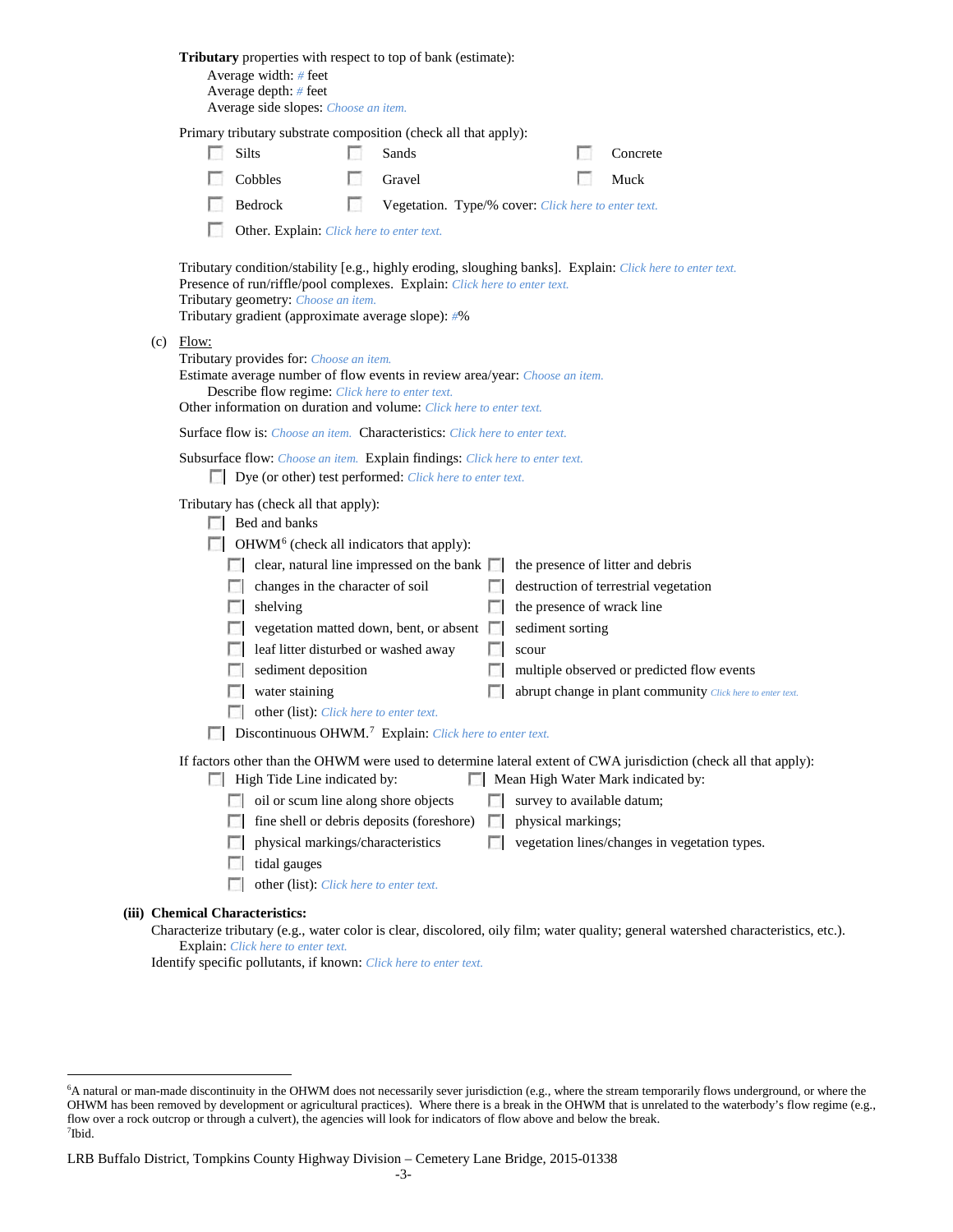## **(iv) Biological Characteristics. Channel supports (check all that apply):**

- Riparian corridor. Characteristics (type, average width): *Click here to enter text.*
- Wetland fringe. Characteristics: *Click here to enter text.*
- Habitat for:
	- Federally Listed species. Explain findings: *Click here to enter text.*
	- Fish/spawn areas. Explain findings: *Click here to enter text.*
	- Other environmentally-sensitive species. Explain findings: *Click here to enter text.* п.
	- n Aquatic/wildlife diversity. Explain findings: *Click here to enter text.*

#### **2. Characteristics of wetlands adjacent to non-TNW that flow directly or indirectly into TNW**

#### **(i) Physical Characteristics:**

- (a) General Wetland Characteristics:
	- Properties:

Wetland size: *#* acres Wetland type. Explain: *Click here to enter text.*

Wetland quality. Explain: *Click here to enter text.*

Project wetlands cross or serve as state boundaries. Explain: *Click here to enter text.*

(b) General Flow Relationship with Non-TNW: Flow is: *Choose an item.* Explain: *Click here to enter text.*

Surface flow is: *Choose an item.* Characteristics: *Click here to enter text.*

Subsurface flow: *Choose an item.* Explain findings: *Click here to enter text.*

Dye (or other) test performed: *Click here to enter text.*

#### (c) Wetland Adjacency Determination with Non-TNW:

- $\Box$  Directly abutting
- Not directly abutting
	- 100 Discrete wetland hydrologic connection. Explain: *Click here to enter text.*
	- Ecological connection. Explain: *Click here to enter text.* **The Contract of the Contract of the Contract of the Contract of the Contract of the Contract of the Contract of the Contract of the Contract of the Contract of the Contract of the Contract of the Contract of the Contract**
	- $\sim$ Separated by berm/barrier. Explain: *Click here to enter text.*
- (d) Proximity (Relationship) to TNW

Project wetlands are *Choose an item.* river miles from TNW. Project waters are *Choose an item.* aerial (straight) miles from TNW. Flow is from: *Choose an item.* Estimate approximate location of wetland as within the *Choose an item.* floodplain.

#### **(ii) Chemical Characteristics:**

Characterize wetland system (e.g., water color is clear, brown, oil film on surface; water quality; general watershed characteristics; etc.). Explain: *Click here to enter text.*

Identify specific pollutants, if known: *Click here to enter text.*

## **(iii) Biological Characteristics. Wetland supports (check all that apply):**

- Riparian buffer. Characteristics (type, average width): *Click here to enter text.*
- Vegetation type/percent cover. Explain: *Click here to enter text.*
- $\Box$  Habitat for:
	- Federally Listed species. Explain findings: *Click here to enter text*.
	- Fish/spawn areas. Explain findings: *Click here to enter text.*
	- Other environmentally-sensitive species. Explain findings: *Click here to enter text.*
	- Aquatic/wildlife diversity. Explain findings: *Click here to enter text.*

#### **3. Characteristics of all wetlands adjacent to the tributary (if any)**

All wetland(s) being considered in the cumulative analysis: *Choose an item.* Approximately (*#*) acres in total are being considered in the cumulative analysis.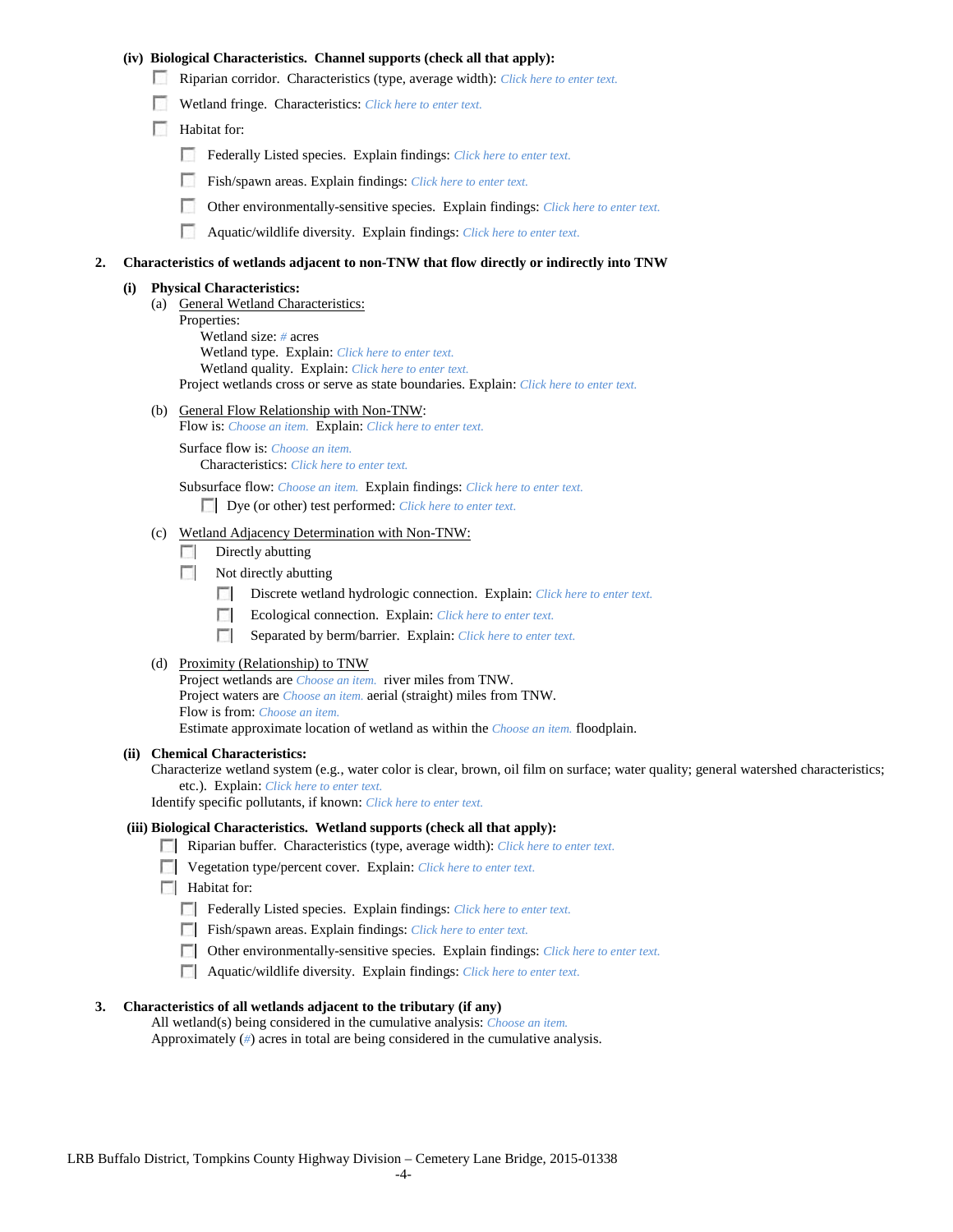For each wetland, specify the following:

| Directly abuts? $(Y/N)$ | Size (in acres) | Directly abuts? $(Y/N)$ | Size (in acres) |
|-------------------------|-----------------|-------------------------|-----------------|
|                         |                 | Y/N                     |                 |
| V/N                     |                 | Y/N                     |                 |
| V/N                     |                 | Y/N                     |                 |
|                         |                 | Y/N                     |                 |

Summarize overall biological, chemical and physical functions being performed: *Click here to enter text.*

## **C. SIGNIFICANT NEXUS DETERMINATION**

**A significant nexus analysis will assess the flow characteristics and functions of the tributary itself and the functions performed by any wetlands adjacent to the tributary to determine if they significantly affect the chemical, physical, and biological integrity of a TNW. For each of the following situations, a significant nexus exists if the tributary, in combination with all of its adjacent wetlands, has more than a speculative or insubstantial effect on the chemical, physical and/or biological integrity of a TNW. Considerations when evaluating significant nexus include, but are not limited to the volume, duration, and frequency of the flow of water in the tributary and its proximity to a TNW, and the functions performed by the tributary and all its adjacent wetlands. It is not appropriate to determine significant nexus based solely on any specific threshold of distance (e.g. between a tributary and its adjacent wetland or between a tributary and the TNW). Similarly, the fact an adjacent wetland lies within or outside of a floodplain is not solely determinative of significant nexus.** 

### **Draw connections between the features documented and the effects on the TNW, as identified in the** *Rapanos* **Guidance and discussed in the Instructional Guidebook. Factors to consider include, for example:**

- Does the tributary, in combination with its adjacent wetlands (if any), have the capacity to carry pollutants or flood waters to TNWs, or to reduce the amount of pollutants or flood waters reaching a TNW?
- Does the tributary, in combination with its adjacent wetlands (if any), provide habitat and lifecycle support functions for fish and other species, such as feeding, nesting, spawning, or rearing young for species that are present in the TNW?
- Does the tributary, in combination with its adjacent wetlands (if any), have the capacity to transfer nutrients and organic carbon that support downstream foodwebs?
- Does the tributary, in combination with its adjacent wetlands (if any), have other relationships to the physical, chemical, or biological integrity of the TNW?

### *Note: the above list of considerations is not inclusive and other functions observed or known to occur should be documented below:*

- **1. Significant nexus findings for non-RPW that has no adjacent wetlands and flows directly or indirectly into TNWs.** Explain findings of presence or absence of significant nexus below, based on the tributary itself, then go to Section III.D: *Click here to enter text.*
- **2. Significant nexus findings for non-RPW and its adjacent wetlands, where the non-RPW flows directly or indirectly into TNWs.**  Explain findings of presence or absence of significant nexus below, based on the tributary in combination with all of its adjacent wetlands, then go to Section III.D: *Click here to enter text.*
- **3. Significant nexus findings for wetlands adjacent to an RPW but that do not directly abut the RPW.** Explain findings of presence or absence of significant nexus below, based on the tributary in combination with all of its adjacent wetlands, then go to Section III.D: *Click here to enter text.*

# **D. DETERMINATIONS OF JURISDICTIONAL FINDINGS. THE SUBJECT WATERS/WETLANDS ARE (CHECK ALL THAT APPLY):**

- **1. TNWs and Adjacent Wetlands.** Check all that apply and provide size estimates in review area:
	- TNWs: *#* linear feet *#* width (ft), Or, *#* acres.
	- **Wetlands adjacent to TNWs:** # acres.

## **2. RPWs that flow directly or indirectly into TNWs.**

- $\nabla$  Tributaries of TNWs where tributaries typically flow year-round are jurisdictional. Provide data and rationale indicating that tributary is perennial: Fall Creek is a lower perennial tributary that receives hydrology from a significant watershed area with many tributaries flowing into it. In-house resources show Fall Creek as significant enough to be depicted as a solid blue line with year-round flow.
- Tributaries of TNW where tributaries have continuous flow "seasonally" (e.g., typically three months each year) are jurisdictional. Data supporting this conclusion is provided at Section III.B. Provide rationale indicating that tributary flows seasonally: *Click here to enter text.*.

Provide estimates for jurisdictional waters in the review area (check all that apply):

- Tributary waters: # linear feet # width (ft).
- Other non-wetland waters: *#* acres.

Identify type(s) of waters: *Click here to enter text.*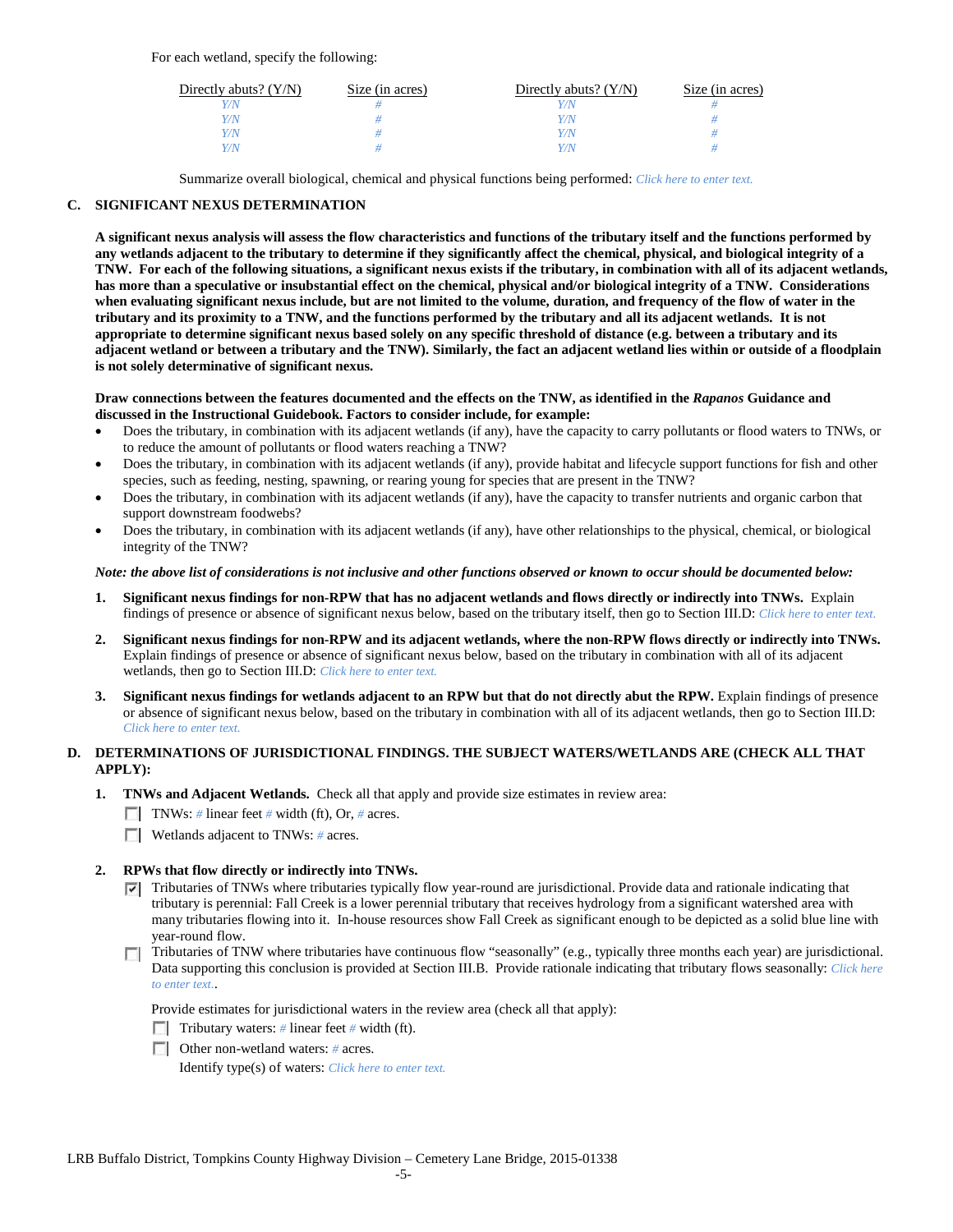## **3. Non-RPWs[8](#page-5-0) that flow directly or indirectly into TNWs.**

Waterbody that is not a TNW or an RPW, but flows directly or indirectly into a TNW, and it has a significant nexus with a TNW is jurisdictional. Data supporting this conclusion is provided at Section III.C.

Provide estimates for jurisdictional waters within the review area (check all that apply):

- **Tributary waters:** # linear feet # width (ft).
- Other non-wetland waters: *#* acres. Identify type(s) of waters: *Click here to enter text.*
- **4. Wetlands directly abutting an RPW that flow directly or indirectly into TNWs.**
	- **Wetlands directly abut RPW and thus are jurisdictional as adjacent wetlands.** 
		- $\Box$  Wetlands directly abutting an RPW where tributaries typically flow year-round. Provide data and rationale indicating that tributary is perennial in Section III.D.2, above. Provide rationale indicating that wetland is directly abutting an RPW: *Click here to enter text.*
		- Wetlands directly abutting an RPW where tributaries typically flow "seasonally." Provide data indicating that tributary is seasonal in Section III.B and rationale in Section III.D.2, above. Provide rationale indicating that wetland is directly abutting an RPW: *Click here to enter text.*

Provide acreage estimates for jurisdictional wetlands in the review area: *#* acres.

- **5. Wetlands adjacent to but not directly abutting an RPW that flow directly or indirectly into TNWs.**
	- $\Box$  Wetlands that do not directly abut an RPW, but when considered in combination with the tributary to which they are adjacent and with similarly situated adjacent wetlands, have a significant nexus with a TNW are jurisidictional. Data supporting this conclusion is provided at Section III.C.

Provide acreage estimates for jurisdictional wetlands in the review area: *#* acres.

- **6. Wetlands adjacent to non-RPWs that flow directly or indirectly into TNWs.** 
	- Wetlands adjacent to such waters, and have when considered in combination with the tributary to which they are adjacent **TO** and with similarly situated adjacent wetlands, have a significant nexus with a TNW are jurisdictional. Data supporting this conclusion is provided at Section III.C.

Provide estimates for jurisdictional wetlands in the review area: *#* acres.

### **7. Impoundments of jurisdictional waters. [9](#page-5-1)**

As a general rule, the impoundment of a jurisdictional tributary remains jurisdictional.

- Demonstrate that impoundment was created from "waters of the U.S.," or
- Demonstrate that water meets the criteria for one of the categories presented above (1-6), or
- n Demonstrate that water is isolated with a nexus to commerce (see E below).
- **E. ISOLATED [INTERSTATE OR INTRA-STATE] WATERS, INCLUDING ISOLATED WETLANDS, THE USE, DEGRADATION OR DESTRUCTION OF WHICH COULD AFFECT INTERSTATE COMMERCE, INCLUDING ANY SUCH WATERS (CHECK ALL THAT APPLY):[10](#page-5-2)**
	- which are or could be used by interstate or foreign travelers for recreational or other purposes.
	- from which fish or shellfish are or could be taken and sold in interstate or foreign commerce.
	- which are or could be used for industrial purposes by industries in interstate commerce.
	- Interstate isolated waters.Explain: *Click here to enter text.*
	- Other factors.Explain: *Click here to enter text.*

#### **Identify water body and summarize rationale supporting determination:** *Click here to enter text.*

Provide estimates for jurisdictional waters in the review area (check all that apply):

- Tributary waters: # linear feet # width (ft).
- Other non-wetland waters: *#* acres.

Identify type(s) of waters: *Click here to enter text.*

Wetlands: *#* acres.

 $\frac{1}{8}$ 

<span id="page-5-1"></span><span id="page-5-0"></span><sup>&</sup>lt;sup>8</sup>See Footnote # 3.<br><sup>9</sup> To complete the analysis refer to the key in Section III.D.6 of the Instructional Guidebook.

<span id="page-5-2"></span><sup>&</sup>lt;sup>10</sup> Prior to asserting or declining CWA jurisdiction based solely on this category, Corps Districts will elevate the action to Corps and EPA HQ for review consistent with the process described in the Corps/EPA *Memorandum Regarding CWA Act Jurisdiction Following Rapanos.*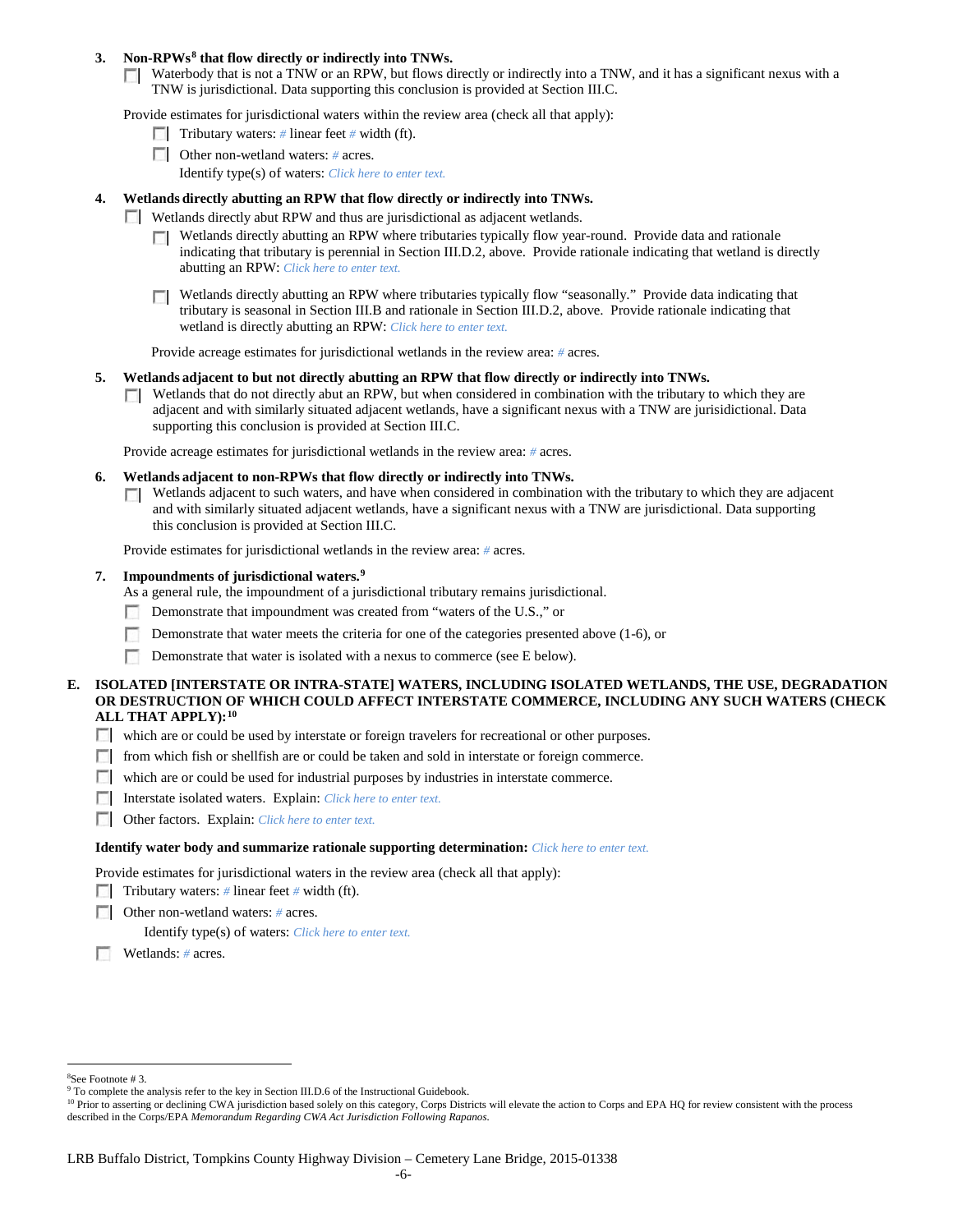| F.                 |                                                                                            | NON-JURISDICTIONAL WATERS, INCLUDING WETLANDS (CHECK ALL THAT APPLY):                                                                                                                                                                                                                                                                                                                                                                                                                                                                                                                     |  |  |  |  |  |  |
|--------------------|--------------------------------------------------------------------------------------------|-------------------------------------------------------------------------------------------------------------------------------------------------------------------------------------------------------------------------------------------------------------------------------------------------------------------------------------------------------------------------------------------------------------------------------------------------------------------------------------------------------------------------------------------------------------------------------------------|--|--|--|--|--|--|
|                    | n                                                                                          | If potential wetlands were assessed within the review area, these areas did not meet the criteria in the 1987 Corps of Engineers<br>Wetland Delineation Manual and/or appropriate Regional Supplements.<br>Review area included isolated waters with no substantial nexus to interstate (or foreign) commerce.<br>Prior to the Jan 2001 Supreme Court decision in "SWANCC," the review area would have been regulated based solely on the<br>"Migratory Bird Rule" (MBR).                                                                                                                 |  |  |  |  |  |  |
|                    | o                                                                                          | Waters do not meet the "Significant Nexus" standard, where such a finding is required for jurisdiction. Explain: Click here to enter text.                                                                                                                                                                                                                                                                                                                                                                                                                                                |  |  |  |  |  |  |
|                    | г                                                                                          | Other: (explain, if not covered above): Click here to enter text.                                                                                                                                                                                                                                                                                                                                                                                                                                                                                                                         |  |  |  |  |  |  |
|                    |                                                                                            |                                                                                                                                                                                                                                                                                                                                                                                                                                                                                                                                                                                           |  |  |  |  |  |  |
|                    |                                                                                            | Provide acreage estimates for non-jurisdictional waters in the review area, where the sole potential basis of jurisdiction is the MBR factors<br>(i.e., presence of migratory birds, presence of endangered species, use of water for irrigated agriculture), using best professional judgment<br>(check all that apply):                                                                                                                                                                                                                                                                 |  |  |  |  |  |  |
|                    |                                                                                            | Non-wetland waters (i.e., rivers, streams): # linear feet # width (ft).                                                                                                                                                                                                                                                                                                                                                                                                                                                                                                                   |  |  |  |  |  |  |
|                    |                                                                                            | Lakes/ponds: $# \, \text{acres.}$                                                                                                                                                                                                                                                                                                                                                                                                                                                                                                                                                         |  |  |  |  |  |  |
|                    | Other non-wetland waters: # acres. List type of aquatic resource: Click here to enter text |                                                                                                                                                                                                                                                                                                                                                                                                                                                                                                                                                                                           |  |  |  |  |  |  |
| Wetlands: # acres. |                                                                                            |                                                                                                                                                                                                                                                                                                                                                                                                                                                                                                                                                                                           |  |  |  |  |  |  |
|                    |                                                                                            | Provide acreage estimates for non-jurisdictional waters in the review area that do not meet the "Significant Nexus" standard, where such a<br>finding is required for jurisdiction (check all that apply):<br>Non-wetland waters (i.e., rivers, streams): $\#$ linear feet $\#$ width (ft).                                                                                                                                                                                                                                                                                               |  |  |  |  |  |  |
|                    |                                                                                            | Lakes/ponds: # acres.                                                                                                                                                                                                                                                                                                                                                                                                                                                                                                                                                                     |  |  |  |  |  |  |
|                    |                                                                                            | Other non-wetland waters: # acres. List type of aquatic resource: Click here to enter text                                                                                                                                                                                                                                                                                                                                                                                                                                                                                                |  |  |  |  |  |  |
|                    |                                                                                            | Wetlands: # acres.                                                                                                                                                                                                                                                                                                                                                                                                                                                                                                                                                                        |  |  |  |  |  |  |
|                    |                                                                                            | <b>SECTION IV: DATA SOURCES.</b>                                                                                                                                                                                                                                                                                                                                                                                                                                                                                                                                                          |  |  |  |  |  |  |
|                    | ⊽<br>п                                                                                     | A. SUPPORTING DATA. Data reviewed for JD (check all that apply - checked items shall be included in case file and, where checked and<br>requested, appropriately reference sources below):<br>Maps, plans, plots or plat submitted by or on behalf of the applicant/consultant: Complete application received including plan and<br>section drawings, location maps and photographs.<br>Data sheets prepared/submitted by or on behalf of the applicant/consultant.<br>Office concurs with data sheets/delineation report.<br>Office does not concur with data sheets/delineation report. |  |  |  |  |  |  |
|                    |                                                                                            | Data sheets prepared by the Corps: Click here to enter text.                                                                                                                                                                                                                                                                                                                                                                                                                                                                                                                              |  |  |  |  |  |  |
|                    |                                                                                            | Corps navigable waters' study: Click here to enter text.                                                                                                                                                                                                                                                                                                                                                                                                                                                                                                                                  |  |  |  |  |  |  |
|                    |                                                                                            | U.S. Geological Survey Hydrologic Atlas: Click here to enter text.                                                                                                                                                                                                                                                                                                                                                                                                                                                                                                                        |  |  |  |  |  |  |
|                    |                                                                                            | USGS NHD data.                                                                                                                                                                                                                                                                                                                                                                                                                                                                                                                                                                            |  |  |  |  |  |  |
|                    |                                                                                            | USGS 8 and 12 digit HUC maps.                                                                                                                                                                                                                                                                                                                                                                                                                                                                                                                                                             |  |  |  |  |  |  |
|                    | ⊽                                                                                          | U.S. Geological Survey map(s). Cite scale & quad name: Groton NY                                                                                                                                                                                                                                                                                                                                                                                                                                                                                                                          |  |  |  |  |  |  |
|                    | ⊽                                                                                          | USDA Natural Resources Conservation Service Soil Survey. Citation: web soil survey Tompkins County New York.                                                                                                                                                                                                                                                                                                                                                                                                                                                                              |  |  |  |  |  |  |
|                    | ⊽                                                                                          | National wetlands inventory map(s). Cite name: In-house GIS resource mapping, no wetlands indicated.                                                                                                                                                                                                                                                                                                                                                                                                                                                                                      |  |  |  |  |  |  |
|                    | г                                                                                          | State/Local wetland inventory map(s): Click here to enter text.                                                                                                                                                                                                                                                                                                                                                                                                                                                                                                                           |  |  |  |  |  |  |
|                    | п                                                                                          | FEMA/FIRM maps: Click here to enter text.                                                                                                                                                                                                                                                                                                                                                                                                                                                                                                                                                 |  |  |  |  |  |  |
|                    |                                                                                            | 100-year Floodplain Elevation is: Click here to enter text. (National Geodectic Vertical Datum of 1929)                                                                                                                                                                                                                                                                                                                                                                                                                                                                                   |  |  |  |  |  |  |
|                    | ⊽                                                                                          |                                                                                                                                                                                                                                                                                                                                                                                                                                                                                                                                                                                           |  |  |  |  |  |  |
|                    | п                                                                                          | or $\triangledown$ Other (Name & Date): Dated photographs submitted by the applicant from 2009 to 2013.                                                                                                                                                                                                                                                                                                                                                                                                                                                                                   |  |  |  |  |  |  |
|                    |                                                                                            | Previous determination(s). File no. and date of response letter: Click here to enter text.                                                                                                                                                                                                                                                                                                                                                                                                                                                                                                |  |  |  |  |  |  |
|                    |                                                                                            |                                                                                                                                                                                                                                                                                                                                                                                                                                                                                                                                                                                           |  |  |  |  |  |  |
|                    |                                                                                            | Applicable/supporting case law: Click here to enter text.                                                                                                                                                                                                                                                                                                                                                                                                                                                                                                                                 |  |  |  |  |  |  |
|                    | г                                                                                          | Applicable/supporting scientific literature: Click here to enter text.<br>Other information (please specify): Click here to enter text.                                                                                                                                                                                                                                                                                                                                                                                                                                                   |  |  |  |  |  |  |

## **B. ADDITIONAL COMMENTS TO SUPPORT JD:** *Click here to enter text.*